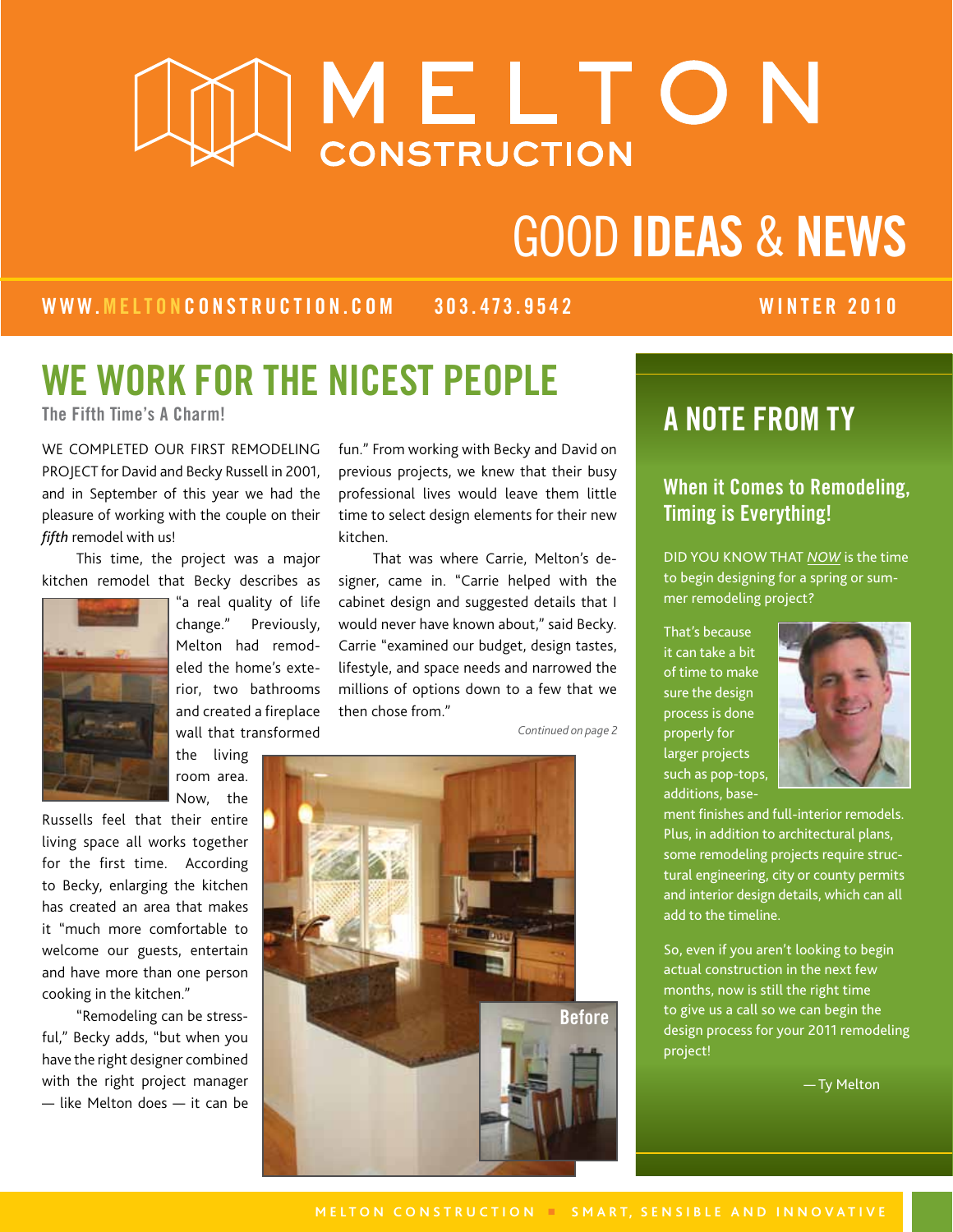#### *Continued from page 1*



In the last nine years, Melton Construction has helped transform the Russell's home through all of the remodel projects. When asked why they keep calling Melton, Becky said, "Consistently when we decide to remodel, Melton is rated one of the best and the company is always improving its services, not to mention the fact that over the years we have been able to establish good working relationships with many of their people."

**Thanks for your continued business, David and Becky — we truly appreciate it!** 



### GREAT IDEAS, NEWS, TIPS AND MORE...

Visit our website and SIGN UP FOR OUR FREE, Eco-Friendly Monthly E-newsletter Today! Each month we'll send you a few interesting, useful and fun-to-read articles focusing on topics like home design ideas, remodeling trends, cool new products, green and energy-saving ideas, how to maintain your home's beauty and value, and more.





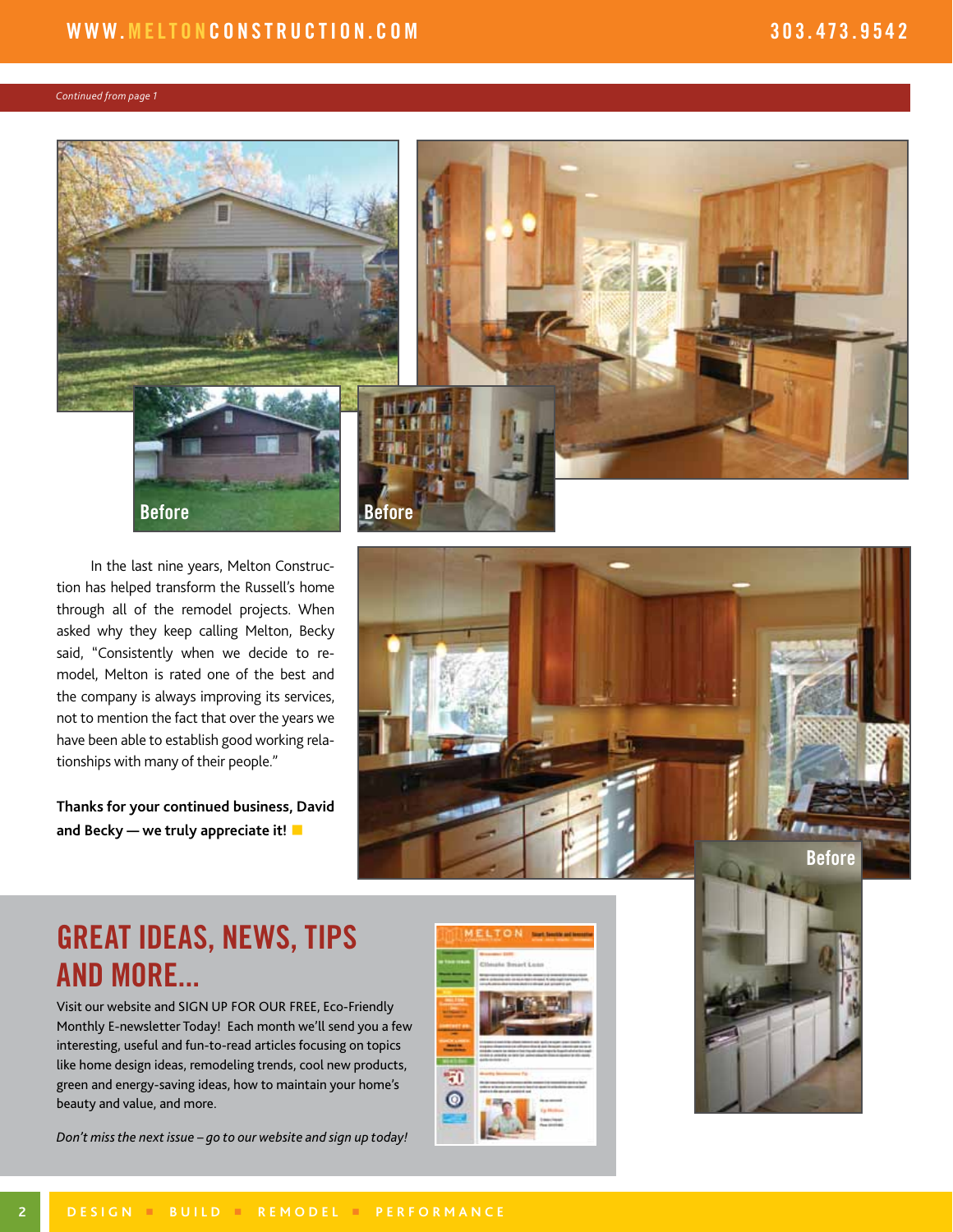# we're doing a little of OUR OWN "REMODELING"

MELTON CONSTRUCTION IS HAPPY TO ANNOUNCE some changes that we have made to enhance our ability to provide clients with the best possible design/build services.



**More possibilities.** Stuart Phillips will be moving into our Project Development Department. His 35 years of extensive carpentry and project management experience make him the ideal person to help prospective clients explore remodeling possibilities!



**Even smoother projects.** Tony Mitchell, longtime project manager at Melton, is now our Production Manager. His construction and general ledger experience, combined with his superb organizational skills ensure that our production projects stay on schedule and run smoothly for our clients.

**Real-world experience.** Rio Ogilvie has shifted from being a Lead Carpenter at Melton into a Project Manager. This natural progression will allow Rio to utilize his extensive carpentry knowledge and leadership skills on a broader spectrum.



**Exceptional efficiency.** Kevin Gregory has recently joined the Melton team as a Project Manager. With over 15 years experience in carpentry and project management, and exceptional planning and forecasting skills, Kevin's projects operate at the highest level of efficiency.  $\blacksquare$ 



# **MELTON CONSTRUCTION** EARNS MVP AWARD!

DURING THE REMODELERS ADVANTAGE 2010 BUSINESS SUMMIT in Kohler, Wisconsin, Ty Melton and Rick Johnson of Melton Construction were awarded the Most Valuable Participant award by peers in their Remodelers Advantage Roundtable group.

The prestigious Remodelers Advantage Roundtable program creates "think tank" groups, each with a dozen or so remodelers. Representing some of the top firms in the country, these small groups commit to working together and with industry experts throughout the year to achieve next-level remodeling expertise and professionalism.

### **2010**<br>Business **(11111 111111 111** ADVANTAG

Ty and Rick's Roundtable peers awarded them the annual MVP award for contributing the most valuable information to the Roundtable team and leading a firm with the greatest improvement over the past year.

Ty attributes much of Melton Construction's ongoing success to the valuable input he has received over the years from his Remodelers Advantage Roundtable participation. "This amazing group of professional remodelers has made a dramatic difference in the way I run my company. While we've won our group's 2010 MVP for outstanding contributions and improvement, we never stop trying to be even better. We're already working on new ways to strengthen our expertise so we can deliver even more value to our clients."